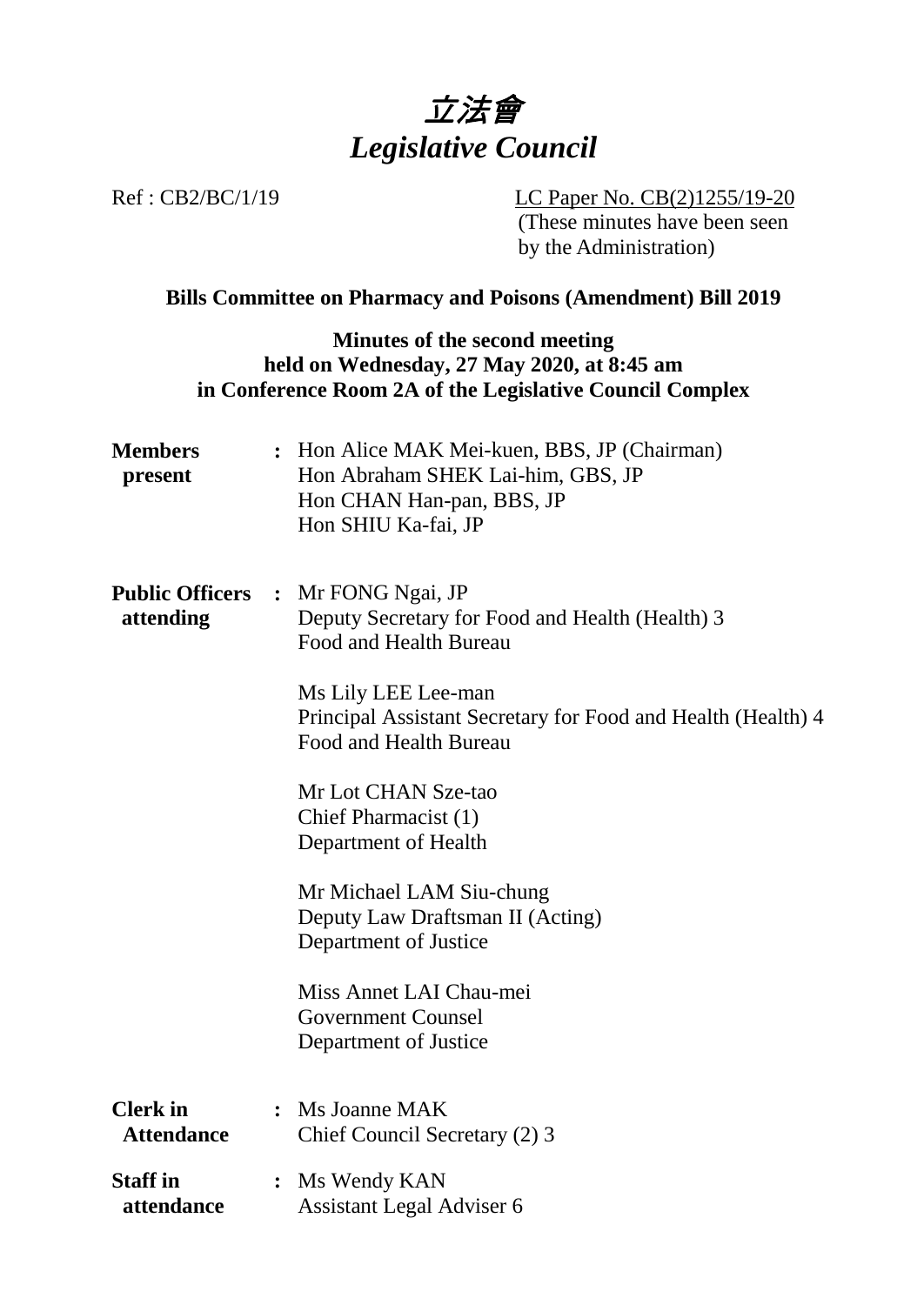Ms Jasmine TAM Senior Council Secretary (2) 3

Mrs Fonny TSANG Legislative Assistant (2) 3

Action

### **I. Meeting with the Administration**

[File Ref: FHB/H/53/4 and LC Paper Nos. CB(3)44/19-20, LS16/19-20, CB(2)1067/19-20(01) and CB(2)1068/19-20(01)-(03)]

1. The Bills Committee deliberated (index of proceedings attached at **Annex**).

Written submissions on the Bill

2. Members noted that no written submissions on the Pharmacy and Poisons (Amendment) Bill 2019 ("the Bill") had been received.

Clause-by-clause examination of the Bill

3. The Bills Committee completed clause-by-clause examination of the Bill.

#### Proposed amendments to the Bill

4. Members noted that in response to the observations of the Legal Adviser to the Bills Committee, the Administration would propose amendments to clause 13(5) of the Bill to the effect that:

- (a) when a specified person (i.e. the licensed wholesale dealer or licensed manufacturer concerned) was expected to terminate operation, the specified person should transfer the specified documents to the Pharmacy and Poisons Board ("PPB") pursuant to the proposed new regulation 39(2)(b) of the Pharmacy and Poisons Regulations (Cap. 138A) ("PPR"); and
- (b) "債務人" in the Chinese text of the proposed new regulation  $39(2)(b)(ii)$ of PPR be replaced by "債權人", as the Chinese rendition of "creditors" in the English text.
- Admin 5. The Administration undertook to provide its proposed amendments to the Bill for members' consideration. The Administration also agreed to explain the reason(s) for not providing for, in the proposed new regulation 39(2)(b) of PPR, the return of the specified documents to the specified person concerned by PPB in the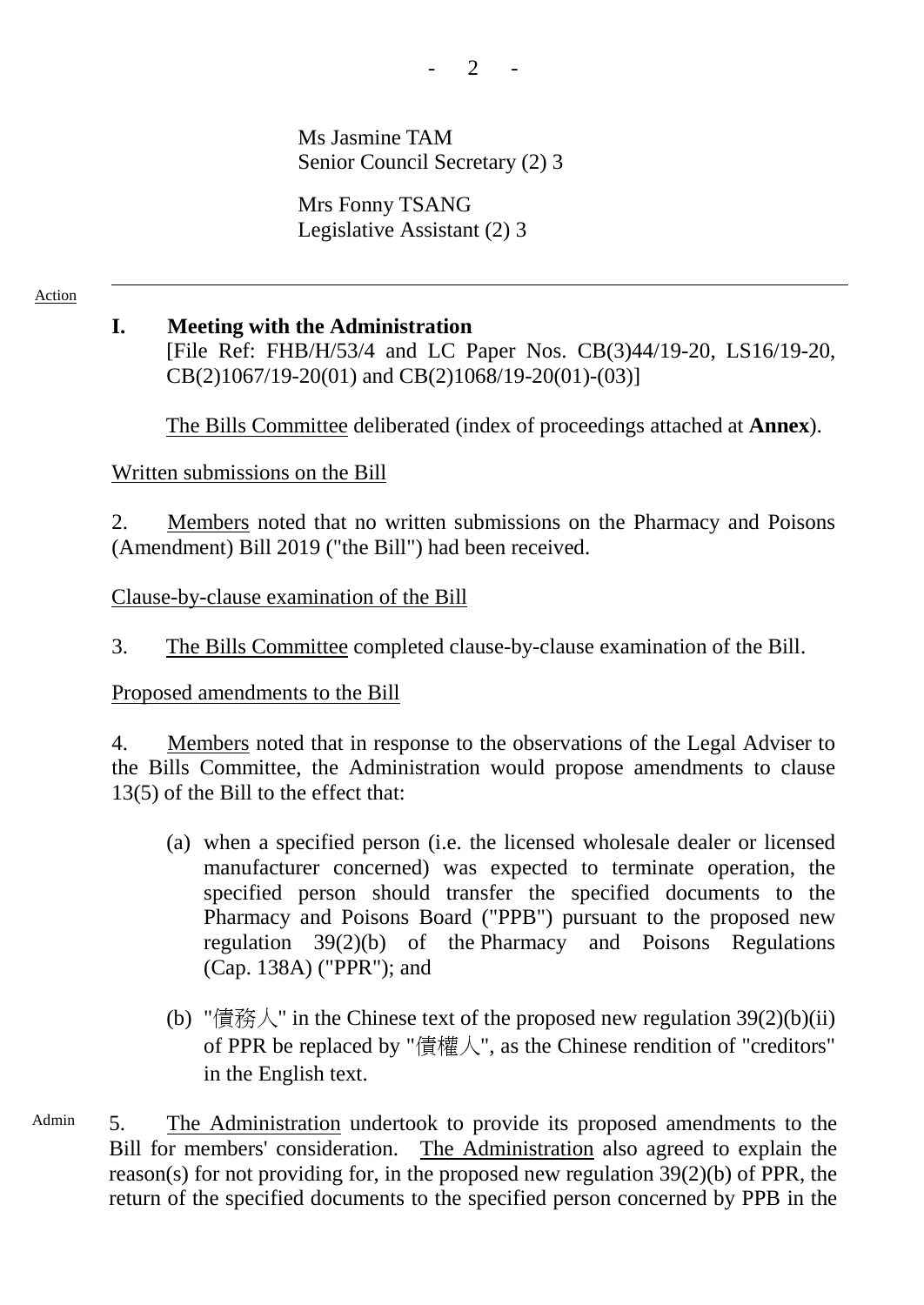event that the specified person, whether being a company or a natural person, subsequently became solvent again without proceeding to liquidation or bankruptcy; or in the event that the status of the specified person regarding winding up/dissolution/bankruptcy subsequently changed.

6. Members agreed that subject to their comments on the amendments proposed by the Administration, the Chairman would decide whether it was necessary to hold the next meeting scheduled for 1 June 2020 at 2:45 pm.

(*Post-meeting note*: Members were informed via LC Paper No. CB(2)1093/19-20 on 29 May 2020 that as directed by the Chairman, the meeting scheduled for 1 June 2020 at 2:45 pm had been cancelled. The Administration's proposed amendment to the Bill was issued to members for comments via LC Paper No. CB(2)1108/19-20 on 1 June 2020.)

## **II. Any other business**

7. There being no other business, the meeting ended at 9:33 am.

Council Business Division 2 Legislative Council Secretariat 24 June 2020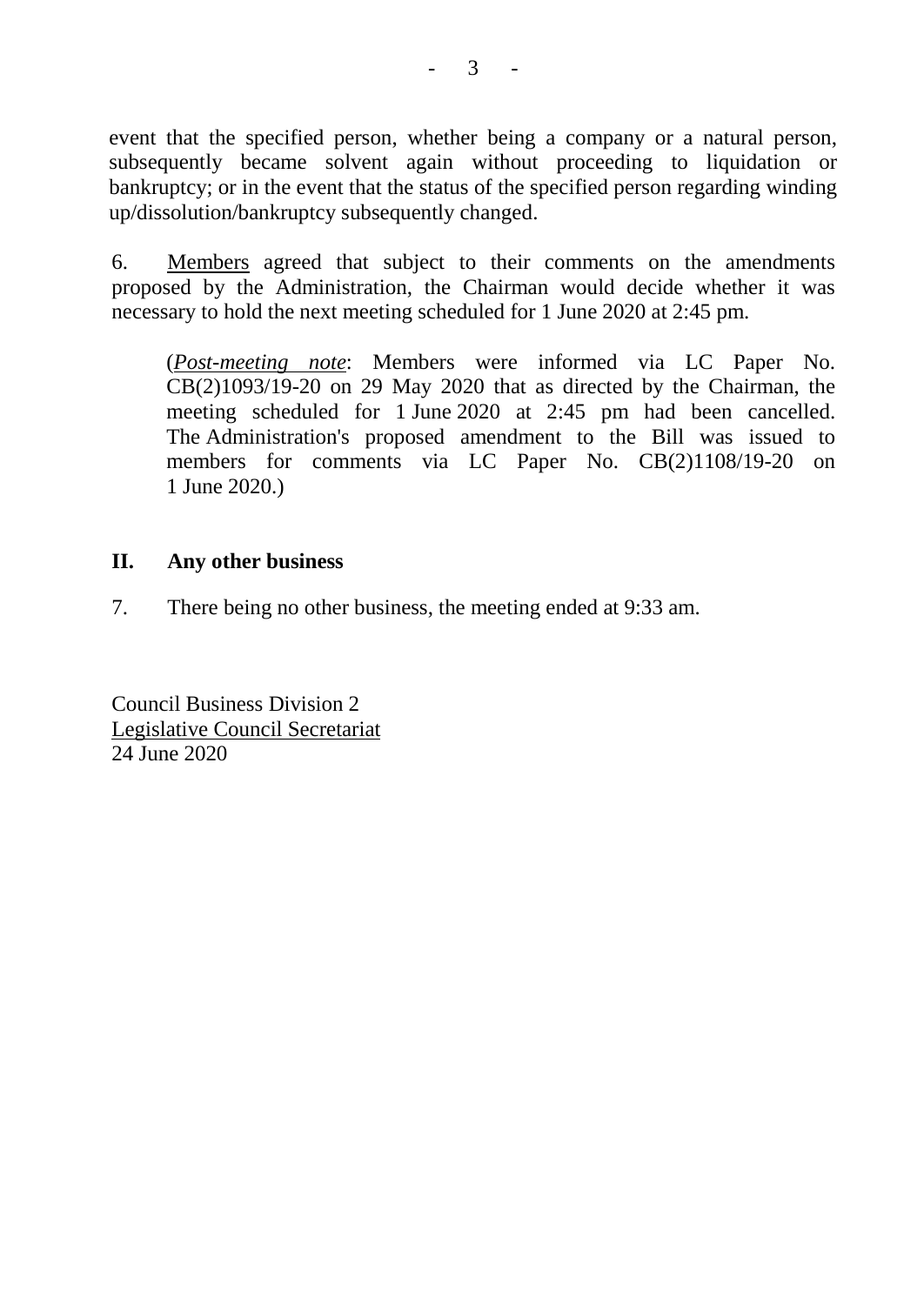# **Proceedings of the second meeting of the Bills Committee on Pharmacy and Poisons (Amendment) Bill 2019 on Wednesday, 27 May 2020, at 8:45 am in Conference Room 2A of the Legislative Council Complex**

| <b>Time</b><br><b>Marker</b> | Speaker(s)                                   | Subject(s)                                                                                                                                                                                                                                                                                                                                                                                                                                                                                                                                                                                                                                                                                                                                                                                                                                                                                                                                                                                                                                                                                                                                                                                                                                                                                                                                                                                                                                                                                                                                         | <b>Action</b><br>required |
|------------------------------|----------------------------------------------|----------------------------------------------------------------------------------------------------------------------------------------------------------------------------------------------------------------------------------------------------------------------------------------------------------------------------------------------------------------------------------------------------------------------------------------------------------------------------------------------------------------------------------------------------------------------------------------------------------------------------------------------------------------------------------------------------------------------------------------------------------------------------------------------------------------------------------------------------------------------------------------------------------------------------------------------------------------------------------------------------------------------------------------------------------------------------------------------------------------------------------------------------------------------------------------------------------------------------------------------------------------------------------------------------------------------------------------------------------------------------------------------------------------------------------------------------------------------------------------------------------------------------------------------------|---------------------------|
| 0000524 -<br>0000935         | Chairman<br>Administration                   | Opening remarks<br>Briefing by the Administration on the Pharmacy and<br>Poisons (Amendment) Bill 2019 ("the Bill").                                                                                                                                                                                                                                                                                                                                                                                                                                                                                                                                                                                                                                                                                                                                                                                                                                                                                                                                                                                                                                                                                                                                                                                                                                                                                                                                                                                                                               |                           |
| $000936 -$<br>001250         | Chairman<br>Mr SHIU Ka-fai<br>Administration | Mr SHIU Ka-fai sought details of the consultation<br>conducted with relevant stakeholders (e.g. suppliers of<br>advanced therapy products ("ATPs"), medical professionals<br>and patients) on the Bill.<br>The Administration said that during the public consultation<br>exercise on the proposed regulatory framework for ATPs<br>conducted from 3 April to 2 June 2018, it had engaged<br>various organizations and stakeholders through briefing<br>sessions and meetings. A total of 127 participants,<br>including representatives of universities and academia,<br>associations of medical professionals and pharmacists,<br>public and private hospitals, industry and beauty<br>organizations attended three briefing sessions to express<br>their views. Another three briefing sessions were held for<br>licensed wholesalers of pharmaceutical products, with a<br>total of 393 representatives attending. Besides, 28 written<br>submissions from organizations/institutions (including<br>industry associations), industry and individuals were<br>received. The Administration informed members that<br>overall, there was broad support for the proposed<br>regulatory regime for ATPs.<br>The Administration further said that after the consultation<br>report was published in October 2018, it had continued to<br>hold meetings with relevant stakeholders to gauge their<br>views in the course of drafting the Bill and preparing<br>relevant guidelines. The views received had been<br>suitably incorporated in the Bill. |                           |
| $001251 -$<br>002008         | Chairman<br>Administration                   | The Chairman said that the adverse incident that took place<br>in 2012 whereby the deceased underwent infusion of<br>processed blood products provided by a beauty service<br>company had aroused wide public concern about the<br>regulation of high-risk medical products and procedures<br>advertised as "medical beauty services". While noting<br>that the Bill<br>contained provisions governing the<br>manufacture of ATPs, the Chairman asked whether                                                                                                                                                                                                                                                                                                                                                                                                                                                                                                                                                                                                                                                                                                                                                                                                                                                                                                                                                                                                                                                                                      |                           |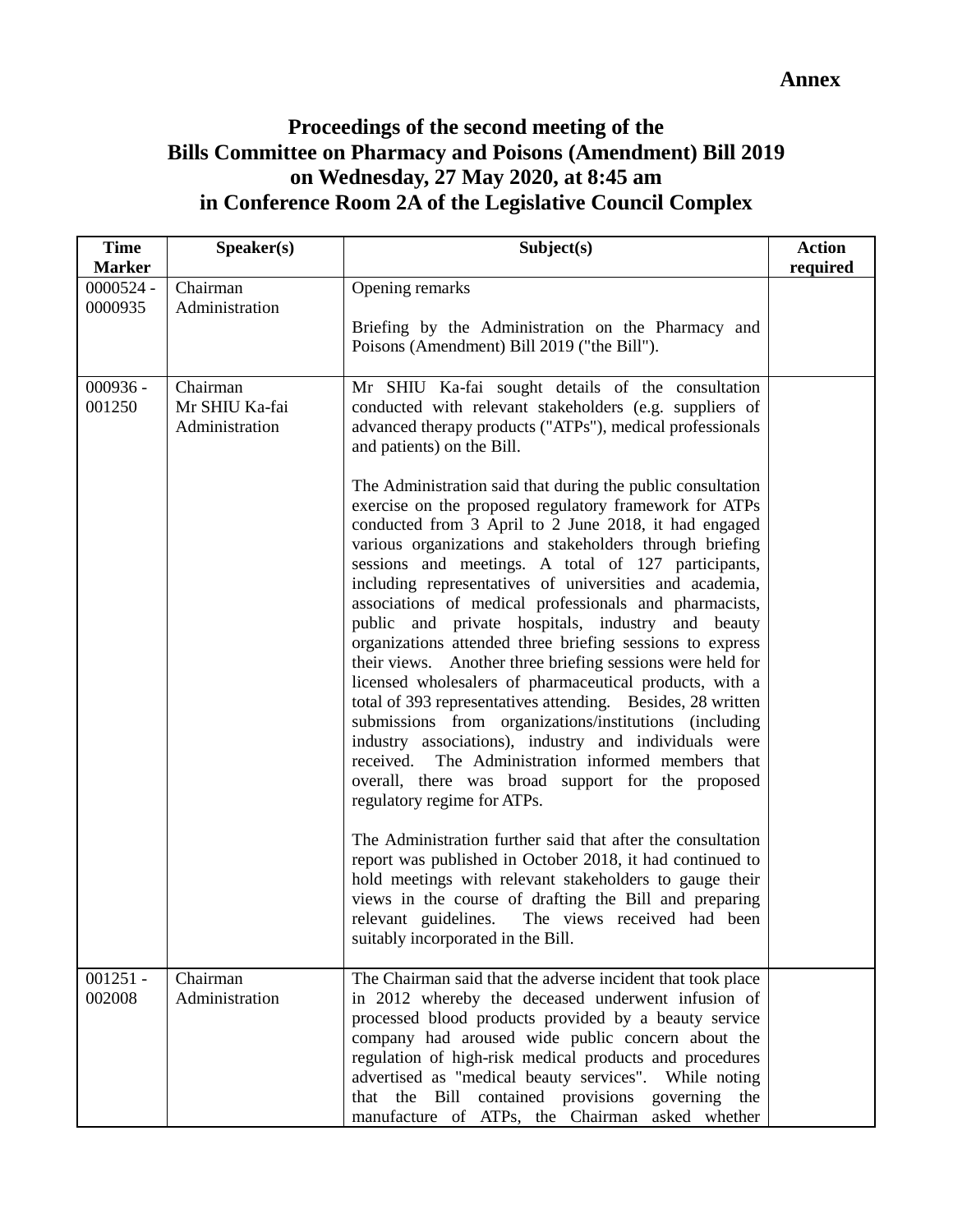| <b>Time</b>   | Speaker(s) | Subject(s)                                                                                                                                                                                                                                                                                                                                                                                                                                                                                                                                                                                                                                                                                                                                                                                                                                                                                                                                                                                                 | <b>Action</b> |
|---------------|------------|------------------------------------------------------------------------------------------------------------------------------------------------------------------------------------------------------------------------------------------------------------------------------------------------------------------------------------------------------------------------------------------------------------------------------------------------------------------------------------------------------------------------------------------------------------------------------------------------------------------------------------------------------------------------------------------------------------------------------------------------------------------------------------------------------------------------------------------------------------------------------------------------------------------------------------------------------------------------------------------------------------|---------------|
| <b>Marker</b> |            |                                                                                                                                                                                                                                                                                                                                                                                                                                                                                                                                                                                                                                                                                                                                                                                                                                                                                                                                                                                                            | required      |
|               |            | advertisements of treatments involving the use of ATPs and<br>the claims made in those advertisements would also be<br>regulated under the Bill.                                                                                                                                                                                                                                                                                                                                                                                                                                                                                                                                                                                                                                                                                                                                                                                                                                                           |               |
|               |            | The Administration said that in view of the high risks and<br>complex nature of ATPs, it was proposed to require all<br>facilities that manufactured ATPs to obtain a licence and<br>comply with the Good Manufacturing Practice ("GMP")<br>Guide and other standards set by the regulatory authority<br>so as to ensure the safety, quality and efficacy of ATPs.<br>Under the current proposals, manufacturing ATPs without a<br>licence would be a criminal offence. The Administration<br>further said that advertisements of ATPs which claimed to<br>have properties for treating diseases and advertisements of<br>treatments involving the use of such ATPs were already<br>subject to the regulation of the Undesirable Medical<br>Advertisements Ordinance (Cap. 231) ("UMAO").                                                                                                                                                                                                                  |               |
|               |            | The Chairman said that certain treatments (e.g. those<br>claiming to have health maintenance effects) might not be<br>regarded as "medicine" and thus the advertisements of<br>these treatments might fall outside the scope of UMAO.<br>She considered that apart from introducing legislation to<br>regulate ATPs, the Administration should step up public<br>education on<br>how to<br>differentiate<br>low-risk<br>and<br>non-invasive<br>cosmetic<br>from<br>treatments<br>high-risk<br>treatments involving the use of ATPs, as well as the<br>importance of ensuring that the aforesaid high-risk<br>treatments were performed only by qualified medical<br>professionals, so as to further enhance protection for<br>consumers/patients. She asked whether the Department<br>of Health ("DH") would, after passage of the Bill, deploy<br>more manpower to carry out relevant law enforcement<br>(including conducting screening of advertisements and<br>inspections) and public education work. |               |
|               |            | The Administration said that additional resources had been<br>allocated to DH to carry out relevant preparatory work for<br>the current legislative exercise. Among others, DH had<br>set up a dedicated website on advanced therapy to provide<br>the public with information on cord blood banking and cell<br>therapy as well as tips for finding trustworthy service<br>providers, etc. Following the passage of the Bill, DH<br>would launch a series of public education initiatives to<br>enhance public understanding of ATPs and the risks<br>involved in the use of ATPs. In doing so, DH would<br>impress upon members of the public the importance of<br>using ATPs and seeking relevant treatments only under the<br>direction of qualified medical professionals.                                                                                                                                                                                                                            |               |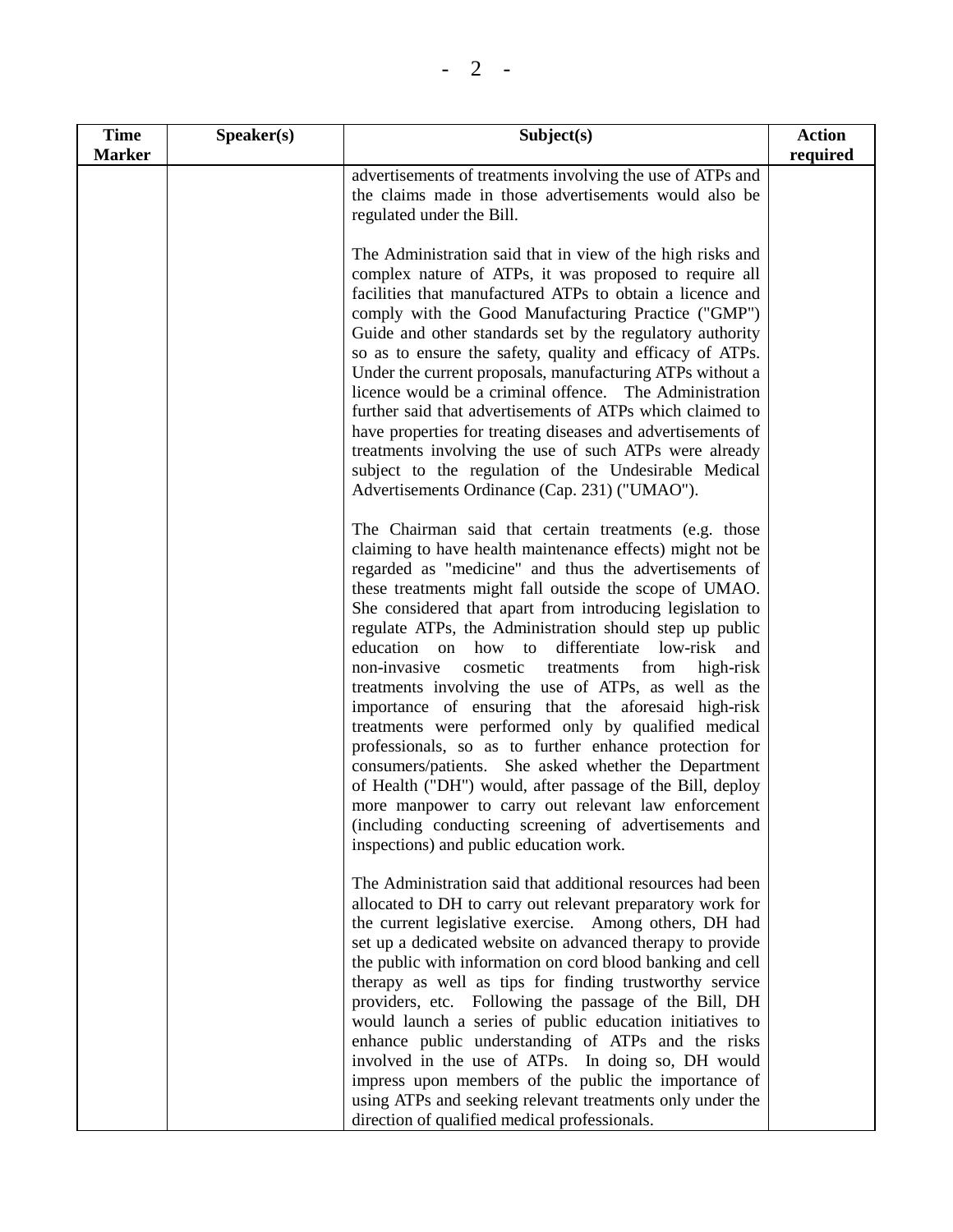| <b>Time</b><br><b>Marker</b> | Speaker(s)                                                          | Subject(s)                                                                                                                                                                                                                                                                                                                                                                                                                                                                                                                                                                                                                 | <b>Action</b><br>required |
|------------------------------|---------------------------------------------------------------------|----------------------------------------------------------------------------------------------------------------------------------------------------------------------------------------------------------------------------------------------------------------------------------------------------------------------------------------------------------------------------------------------------------------------------------------------------------------------------------------------------------------------------------------------------------------------------------------------------------------------------|---------------------------|
|                              |                                                                     | As regards law enforcement, the Administration advised<br>that DH was responsible for enforcing UMAO, which<br>prohibited the advertisements of medicines, surgical<br>appliances or treatments for prevention or treatment of 14<br>diseases or bodily conditions. After passage of the Bill,<br>DH would enhance screening of advertisements of ATPs<br>and take necessary enforcement actions if warranted. DH<br>would also conduct unannounced inspections and launch<br>joint operations with the Police as necessary against<br>premises suspected of involving in the provision of ATPs<br>or relevant treatments. |                           |
| $002009 -$<br>002122         | Chairman<br>Administration                                          | Commencement of clause-by-clause examination of the<br><b>Bill</b>                                                                                                                                                                                                                                                                                                                                                                                                                                                                                                                                                         |                           |
|                              |                                                                     | Long title of the Bill                                                                                                                                                                                                                                                                                                                                                                                                                                                                                                                                                                                                     |                           |
|                              |                                                                     | <b>Part 1 – Preliminary</b>                                                                                                                                                                                                                                                                                                                                                                                                                                                                                                                                                                                                |                           |
|                              |                                                                     | Examination of clauses 1 and 2                                                                                                                                                                                                                                                                                                                                                                                                                                                                                                                                                                                             |                           |
| $002123 -$<br>003145         | Chairman<br>Administration<br>Assistant<br>Legal<br>Adviser ("ALA") | Part 2 - Amendments to Pharmacy and Poisons<br><b>Ordinance (Cap. 138)</b><br>Examination of clauses 3 and 4                                                                                                                                                                                                                                                                                                                                                                                                                                                                                                               |                           |
|                              |                                                                     | Clause 3                                                                                                                                                                                                                                                                                                                                                                                                                                                                                                                                                                                                                   |                           |
|                              |                                                                     | ALA's enquiries about the reason(s) for not adopting<br>entirely the definitions of "somatic cell therapy product"<br>and "tissue engineered product" used in the relevant<br>legislation of the European Union ("EU") as the proposed<br>new definitions of "somatic cell therapy product" and<br>"tissue engineered product" in the proposed section $2(1)$ of<br>the Pharmacy and Poisons Ordinance (Cap. 138) ("PPO")<br>(paragraphs 4 and 5 of the Annex to ALA's letter of<br>29 November 2019 to the Administration (LC Paper No.<br>CB(2)1068/19-20(01) ("ALA's letter") referred).                                |                           |
|                              |                                                                     | The Administration's explanation as set out in paragraphs 9<br>to 11 of its reply letter of 18 December 2019 to ALA (LC<br>Paper No. $CB(2)1068/19-20(02))$ ("the Administration's<br>reply letter").                                                                                                                                                                                                                                                                                                                                                                                                                      |                           |
|                              |                                                                     | The Chairman asked whether the proposed new definitions<br>of "somatic cell therapy product" and "tissue engineered<br>product" in the proposed section $2(1)$ of PPO were more or<br>less stringent than the corresponding definitions adopted<br>by EU. The Administration reiterated that in adapting the                                                                                                                                                                                                                                                                                                               |                           |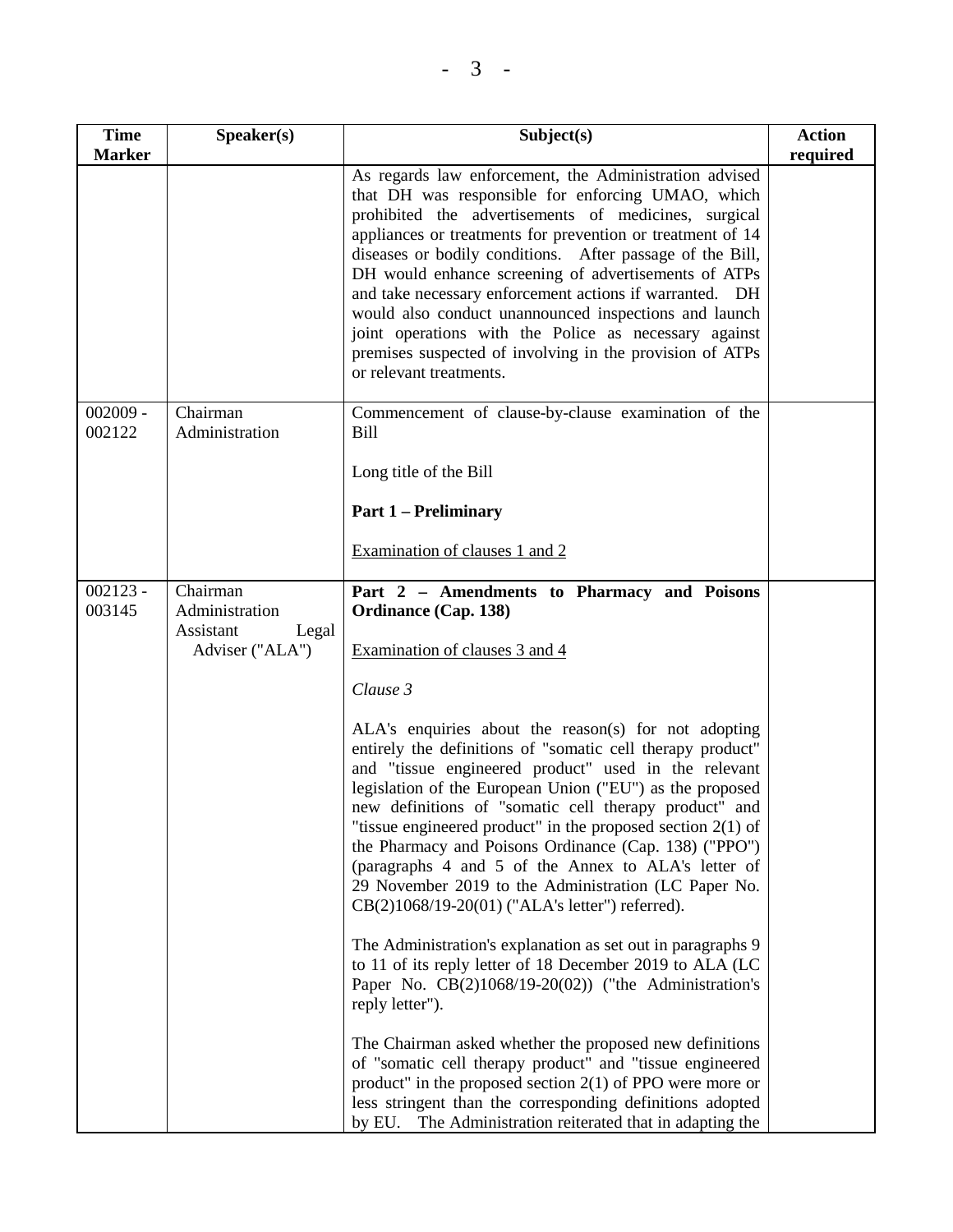| <b>Time</b><br><b>Marker</b> | Speaker(s)                               | Subject(s)                                                                                                                                                                                                                                                                                                                                                                                                                                                                                                                                                                                                                                           | <b>Action</b><br>required |
|------------------------------|------------------------------------------|------------------------------------------------------------------------------------------------------------------------------------------------------------------------------------------------------------------------------------------------------------------------------------------------------------------------------------------------------------------------------------------------------------------------------------------------------------------------------------------------------------------------------------------------------------------------------------------------------------------------------------------------------|---------------------------|
|                              |                                          | EU definitions of "somatic cell therapy product" and<br>"tissue engineered product", a major consideration was to<br>maintain consistency with the overall<br>regulatory<br>framework under PPO. The Administration considered<br>that the proposed new definitions of the aforesaid two<br>terms and the corresponding EU definitions constituted no<br>material difference from regulatory point of view.                                                                                                                                                                                                                                          |                           |
|                              |                                          | ALA's enquiry about the reason(s) for proposing to adopt<br>"對的表述或其狀況顯示" as the Chinese renditions for<br>"is presented" in paragraph $(a)(i)$ of the proposed definition<br>of "pharmaceutical product" in the English text and<br>"presented as" in the proposed new definitions of "somatic<br>cell therapy product" and "tissue engineered product"<br>under the proposed section $2(1)$ of PPO in the English text<br>respectively (paragraph 13 of the Annex to ALA's letter<br>referred).                                                                                                                                                     |                           |
|                              |                                          | The Administration's explanation as set out in paragraphs<br>18 and 19 of the Administration's reply letter.                                                                                                                                                                                                                                                                                                                                                                                                                                                                                                                                         |                           |
| $003146 -$<br>003242         | Chairman<br>Administration               | Part 3 - Amendments to Pharmacy and Poisons<br>Regulations (Cap. 138 sub. leg. A)                                                                                                                                                                                                                                                                                                                                                                                                                                                                                                                                                                    |                           |
|                              |                                          | Examination of clauses 5 to 8                                                                                                                                                                                                                                                                                                                                                                                                                                                                                                                                                                                                                        |                           |
| $003243 -$<br>003731         | Chairman<br>Administration<br><b>ALA</b> | Examination of clause 9<br>Clause $9(1)$<br>In reply to the Chairman's enquiry about the proposed<br>regulation $31(1)(d)$ of the Pharmacy and Poisons<br>Regulations (Cap. 138A) ("PPR"), the Administration<br>explained that when PPO was enacted back in 1970, it<br>provided for a transitional arrangement that the Pharmacy<br>and Poisons Board ("PPB") might make regulations to<br>provide for the provisional registration of pharmaceutical                                                                                                                                                                                              |                           |
|                              |                                          | products. However, as there was no operational need to<br>issue provisional certificates, no provisions on provisional<br>registration of pharmaceutical products were made under<br>PPR. Opportunity of the current legislative exercise was<br>thus taken to remove the existing reference to "provisional<br>certificate" in regulation $31(1)(d)$ of PPR, which was no<br>longer necessary, and to spell out clearly that for a<br>pharmaceutical product registered under regulation 36 of<br>PPR, its container would be required to be labelled with<br>the number of the registration certificate issued under<br>regulation $36(5)$ of PPR. |                           |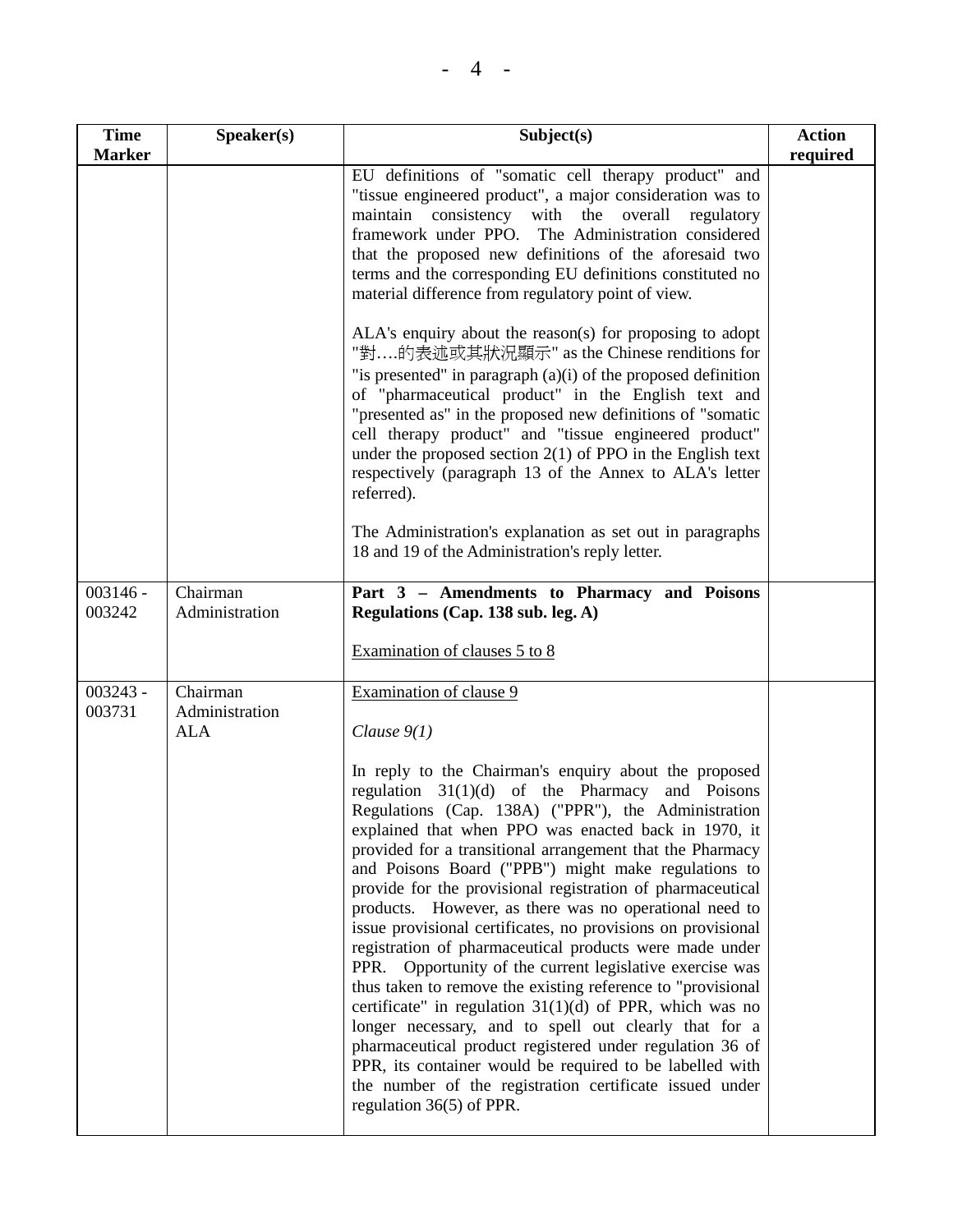| <b>Time</b><br><b>Marker</b> | Speaker(s)                 | Subject(s)                                                                                                                                                                                                                                                                                                                                                                                                                                                                                                              | <b>Action</b><br>required |
|------------------------------|----------------------------|-------------------------------------------------------------------------------------------------------------------------------------------------------------------------------------------------------------------------------------------------------------------------------------------------------------------------------------------------------------------------------------------------------------------------------------------------------------------------------------------------------------------------|---------------------------|
|                              |                            | Clause $9(4)$                                                                                                                                                                                                                                                                                                                                                                                                                                                                                                           |                           |
|                              |                            | ALA's enquiries regarding the requirement under the<br>proposed new regulation $31(1)(g)$ of PPR for a licensed<br>manufacturer to label or cause to be labelled the container<br>of each ATP with, among other particulars, the unique<br>donation identifier and unique recipient identifier assigned<br>in accordance with the codes of practice issued by PPB,<br>including whether the identity of the donor and recipient<br>concerned would be disclosed (paragraph 7 of the Annex to<br>ALA's letter referred). |                           |
|                              |                            | The Administration's explanation as set out in paragraphs<br>13 and 14 of the Administration's reply letter.                                                                                                                                                                                                                                                                                                                                                                                                            |                           |
| 003732 -<br>003852           | Chairman<br>Administration | Examination of clauses 10 to 12                                                                                                                                                                                                                                                                                                                                                                                                                                                                                         |                           |
| $003853 -$<br>004629         | Chairman<br>Administration | Examination of clause 13                                                                                                                                                                                                                                                                                                                                                                                                                                                                                                |                           |
|                              | <b>ALA</b>                 | Clause 13                                                                                                                                                                                                                                                                                                                                                                                                                                                                                                               |                           |
|                              |                            | ALA's enquiry about the reason(s) for not prescribing in<br>the proposed new regulation $39(2)$ of PPR the place where<br>the books, records and documents relating to ATPs referred<br>to in that regulation ("specified documents") must be<br>preserved by the licensed wholesale dealer or licensed<br>manufacturer concerned ("specified person"), as in the<br>proposed regulation of $39(1)$ of PPR (paragraph 8 of the<br>Annex to ALA's letter referred).                                                      |                           |
|                              |                            | The Administration's explanation as set out in paragraph 15<br>of the Administration's reply letter.                                                                                                                                                                                                                                                                                                                                                                                                                    |                           |
|                              |                            | In reply to the Chairman's enquiry, the Administration<br>advised that failure to comply with the requirements under<br>the proposed new regulation 39(2) of PPR would be an<br>offence punishable by a fine at level 6 (\$100,000) and<br>imprisonment for two years.                                                                                                                                                                                                                                                  |                           |
|                              |                            | ALA's enquiry about the reason(s) for excluding the<br>records and documents referred to in subparagraphs or<br>proposed subparagraphs $(d)$ , $(e)$ , $(f)$ and $(g)$ of regulation<br>$35(1)$ of PPR, which would be covered in the proposed<br>regulation 39(1) of PPR, from the list of specified<br>documents under the proposed regulation $39(2)(a)$ of PPR<br>(paragraph 9 of the Annex to ALA's letter referred).                                                                                              |                           |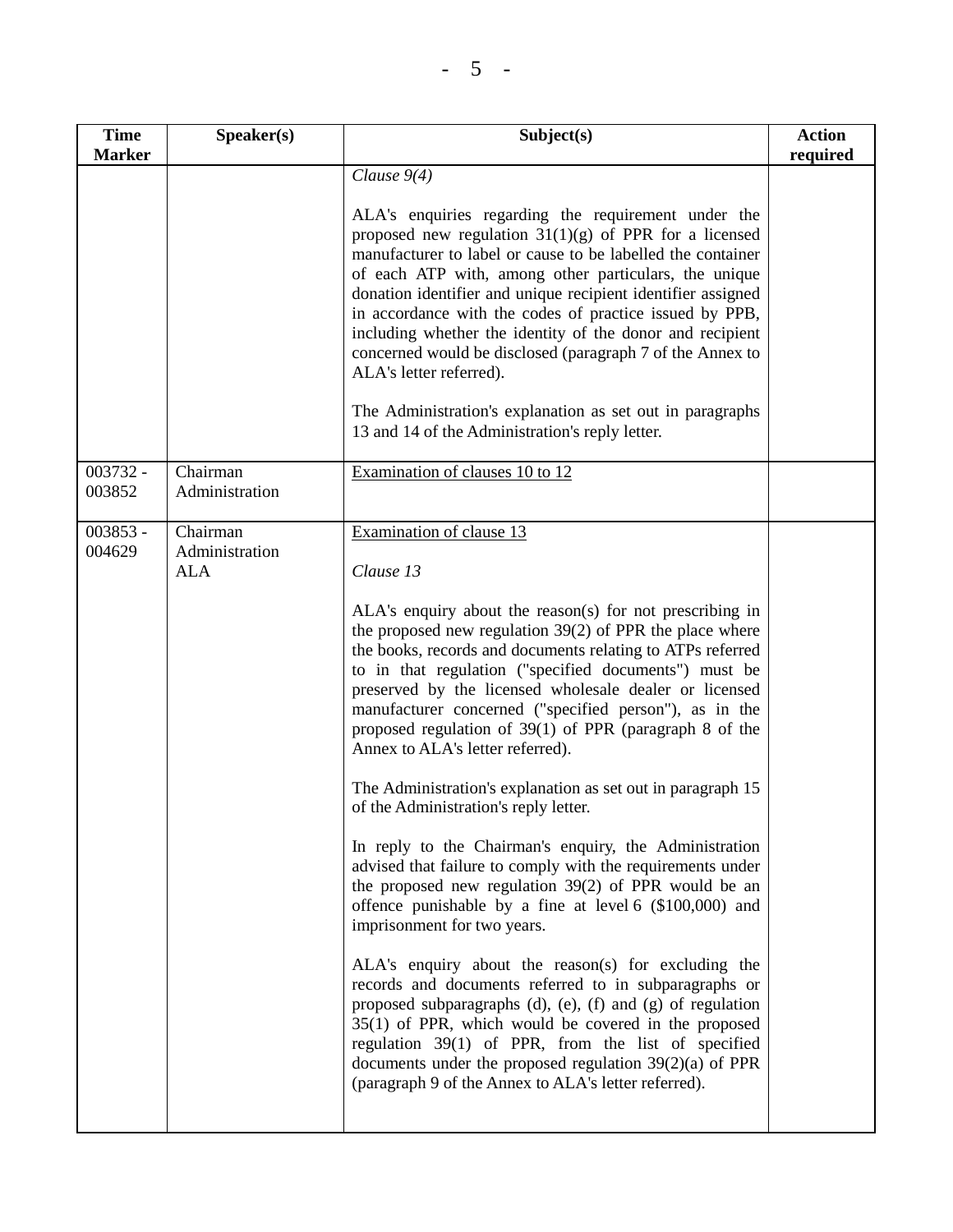| <b>Time</b><br><b>Marker</b> | Speaker(s)                               | Subject(s)                                                                                                                                                                                                                                                                                                                                                                                                                                                                                                                                                                                                                                                                                                                                                                                                                                                                              | <b>Action</b><br>required                   |
|------------------------------|------------------------------------------|-----------------------------------------------------------------------------------------------------------------------------------------------------------------------------------------------------------------------------------------------------------------------------------------------------------------------------------------------------------------------------------------------------------------------------------------------------------------------------------------------------------------------------------------------------------------------------------------------------------------------------------------------------------------------------------------------------------------------------------------------------------------------------------------------------------------------------------------------------------------------------------------|---------------------------------------------|
|                              |                                          | The Administration's explanation as set out in paragraph 16<br>of the Administration's reply letter.                                                                                                                                                                                                                                                                                                                                                                                                                                                                                                                                                                                                                                                                                                                                                                                    |                                             |
|                              |                                          | Referring to ALA's observations set out in paragraphs 10 to<br>11 and paragraph 15 of the Annex to ALA's letter, the<br>Administration said that it would propose amendments to<br>clause $13(5)$ of the Bill with respect to the proposed new<br>regulation $39(2)(b)$ of PPR.                                                                                                                                                                                                                                                                                                                                                                                                                                                                                                                                                                                                         |                                             |
|                              |                                          | Regarding ALA's observation mentioned in paragraph 12<br>of the Annex to ALA's letter, the Administration agreed to<br>explain, in the paper on its proposed amendments to the<br>Bill to be provided to the Bills Committee, the reason(s)<br>for not providing for, in the proposed new regulation<br>$39(2)(b)$ of PPR, the return of the specified documents to<br>the specified person concerned by PPB in the event that the<br>specified person, whether being a company or a natural<br>person, subsequently became solvent again without<br>proceeding to liquidation or bankruptcy; or in the event<br>that the status of the specified person regarding winding<br>up/dissolution/bankruptcy subsequently changed.                                                                                                                                                           | <b>Admin</b><br>(paragraph 5<br>of minutes) |
| $004630 -$<br>004652         | Chairman<br>Administration               | Examination of clause 14                                                                                                                                                                                                                                                                                                                                                                                                                                                                                                                                                                                                                                                                                                                                                                                                                                                                |                                             |
| $004653 -$<br>005025         | Chairman<br><b>ALA</b><br>Administration | ALA's enquiries regarding the Administration's target<br>commencement date(s) of the Bill, if passed, and the<br>expected timing for the issuance and coming into operation<br>of the revisions, if any, required to be made to the relevant<br>codes of practice and the GMP Guide (paragraph 1 of the<br>Annex to ALA's letter referred).<br>The Administration's explanation as set out in paragraphs 2<br>to 4 of the Administration's reply letter.<br>The Chairman expressed concern about how the specified<br>documents to be kept by the specified persons or<br>transferred to and retained by PPB under the proposed new<br>regulation 39(2) of PPRs would be dealt with upon the<br>expiry of the proposed prescribed record-keeping period<br>(i.e. 30 years after the expiry date of the product<br>concerned).<br>The Administration advised that upon the expiry of the |                                             |
|                              |                                          | proposed prescribed record-keeping period, the specified<br>persons and PPB should dispose of the specified<br>documents concerned in accordance with the relevant legal<br>requirements and guidelines, including legislation relating<br>to the protection of personal data.                                                                                                                                                                                                                                                                                                                                                                                                                                                                                                                                                                                                          |                                             |